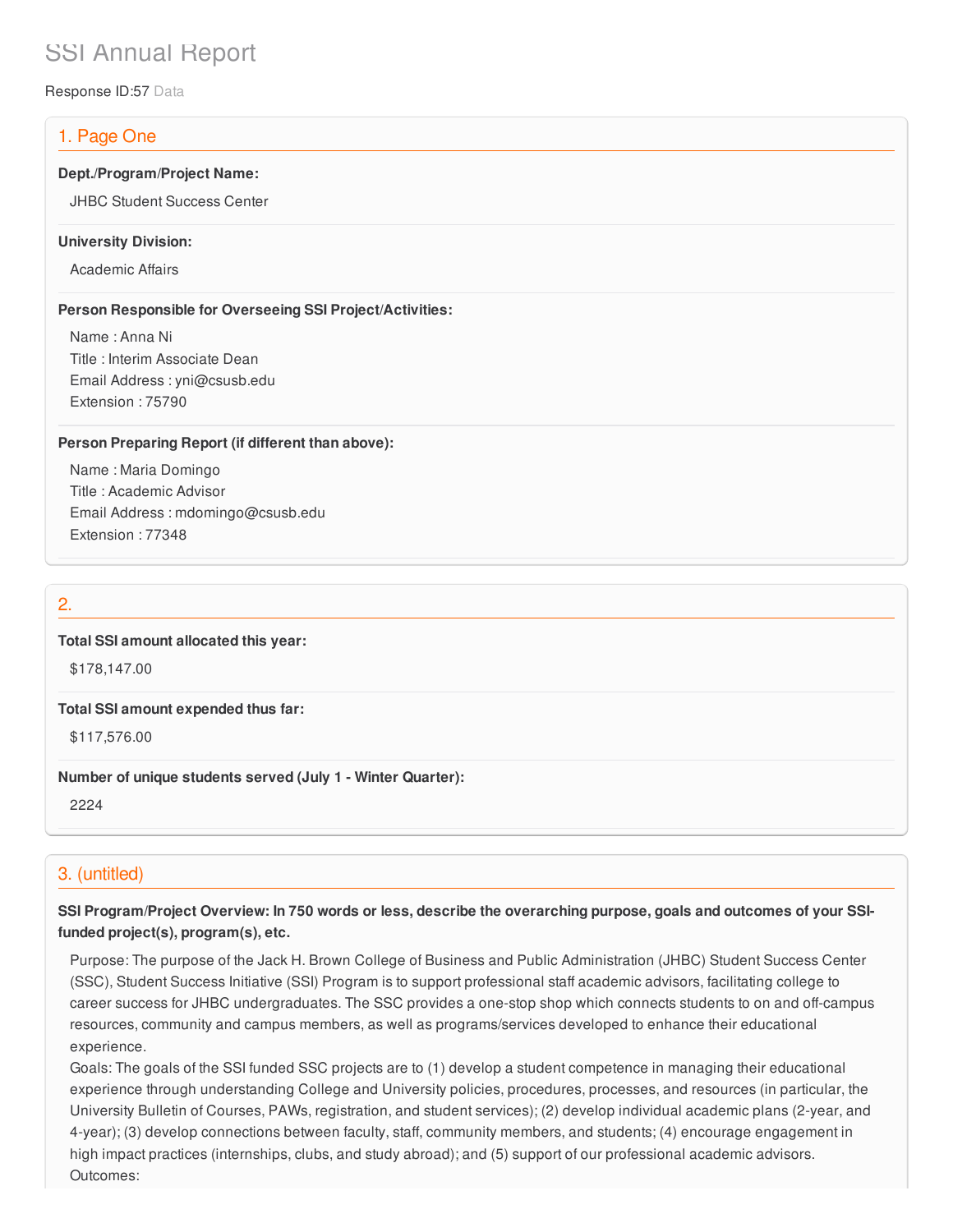- Increase capacity, number of students assisted in the SSC
- Increase retention and graduation rates
- Decrease time and excess units to graduation
- Increase student engagement in high impact practices

## 4. (untitled)

Alignment to ILOs: To which of the following Institutional Learning Outcomes (ILOs) do you feel as though your SSI-funded project aligns? (Check all that apply.) Details regarding the ILOs can be found on Office of [Academic](https://www.csusb.edu/sites/csusb/files/CSUSB_Institutional_Learning_Outcomes-Endorsed.pdf) Programs website.

Breadth of Knowledge Depth of Knowledge Critical Literacies Ways of Reasoning and Inquiry Creativity and Innovation Integrative Learning Engagement in the Campus, Local, and Global Communities Diversity and Inclusion

# 5. (untitled)

SSI-Funded Activities: Please list and describe the activities undertaken through winter quarter with your SSI allocation. **This section should address only those activities occurring this fiscal year.**

While the SSC provided a multi-stage advising hold program in the past, the advising strategy was adjusted to accommodate for the quarter to semester conversion. For spring 2018, academic advising holds were placed on juniors. They were required to attend group advising and create a myCAP plan. This year fall 2018 holds (winter 2019 registration) were placed on all new transfer students. Knowing that our new transfer students were the last group of incoming students that can graduate before the semester system starts, our goal for fall holds was to ensure all transfer students created an educational plan to determine their anticipated graduation term. This was conducted in a group advising workshop format where students were taught how to use the myCAP planning tool. Advisors reviewed the myCAP plans and released academic advising holds and provided recommendations as needed. In the winter 2019 quarter, we placed academic holds on all new freshmen students and provided group advising workshops as well. The goal was for freshmen was to learn how to create a myCAP plan and understand its importance, as it will be used to preload courses in scheduler. In addition, freshmen needed to understand how the semester conversion may affect their educational plans and graduation goals. During the hold workshops, students were advised on how to make adjustments to their myCAP, and they were encouraged to complete their golden 4 requirements and all lower division courses prior to fall 2020. Advisors reviewed all myCAP plans and provided information and guidance based on the courses the students planned on their myCAPs. Both academic advisors participated in quarter to semester advising subcommittees as well as student success teams which involved advising and academic services, college faculty, and the career center.

Two additional students were hired for JHBC Student Ambassador program, for a total of four ambassadors which is funded through separate SSI funds, and will continue through the 19-20 academic year. The Center anticipates hiring two additional ambassadors during the 19-20 academic year because two ambassadors will graduate in spring 2019. The SSC maintains involvement with the established Student Success Teams to collaborate and support student success, as well as the 2025 graduation initiative. The SSC will offer JHBC MyCap workshops (aside from the hold workshops), creating awareness and providing a "how to" session.

# 6. (untitled)

**Progress Towards Outcomes/Cumulative Findings: Describe the progress you have made toward your original SSI goals** and outcomes though winter quarter. Indicate clearly how student success was enhanced by your program or service/s.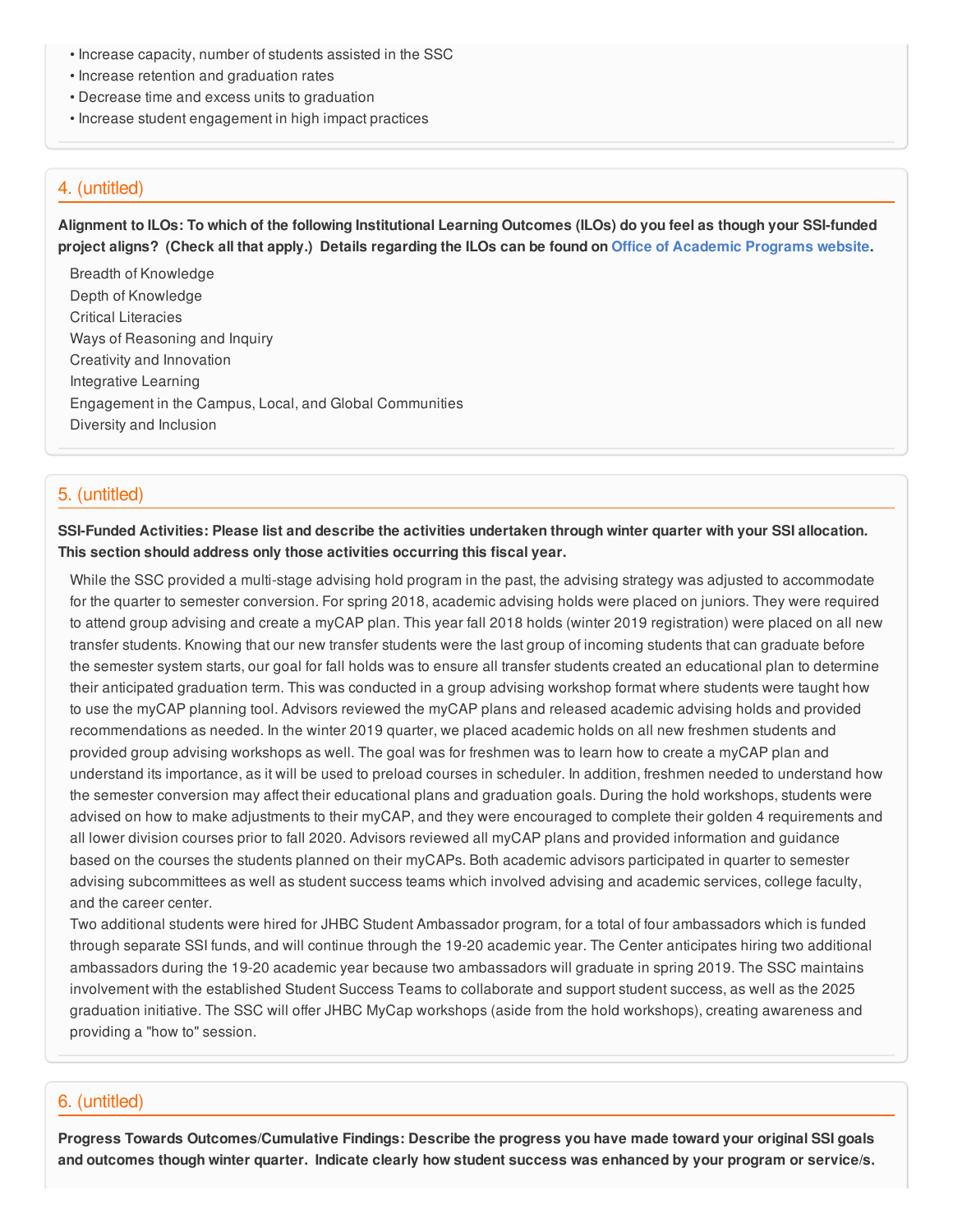#### Be sure to include the measures you employed and evidence/data you collected for each outcome where appropriate.

SSC Numbers: Check-Ins (includes repeat visits): Fall 2018 – 1194 Winter 2019– 1030

Advising Holds: Fall 2018 – 429 (Winter 2019 registration) Winter 2019 – 314 (Spring 2019 registration)

Although not directly funded through SSI, the SSC also:

Offered 8 College to Career workshops during fall and winter quarters (Total – 170 JHBC attendees). Hosted a Business Madness Internship and Career Networking event (Total – 206 JHBC attendees; 52

## 7. (untitled)

**Recommendations for Continual Improvement/Action Plan: Based on the analysis of your assessment results, what** actionable steps can be taken to make improvements? How can you improve students' achievement of the SLO or your **office's performance in terms of operations? What is your expected timeline?**

Collaborate with JHBC Student Ambassadors to assess the level of student engagement in activities such as: internships, clubs, and workshops.

Expand online support, including roadmaps, how to videos for advising and internships, as well as resources for student success. Utilize zoom to provide academic advising for students participating only in online courses.

Begin incorporating new advising structures such as the caseload model and implement targeted and proactive advising campaigns.

Continue to link objectives and actions to the 2025 Graduation Initiative and begin developing advising strategies to ensure JHBC college is meeting GI 2025 initiatives.

Incorporate university-wide survey template for assessment before and/or after an advising session.

Continue to develop and expand the Ambassador/Mentor Programs.

Develop a plan to ensure all students who can graduate in quarter system are advised.

Develop advising plan to ensure students receive assistance during the semester conversion.

Resources for Continual Improvement/Action Plan: What additional resources, if any, are needed to bring the above **continual improvements to fruition?**

Continued support to offer JHBC services, workshops, and events. In addition, using JHBC Ambassadors to not only improve student engagement in the college, but to begin providing peer advising.

# 8. (untitled)

Challenges: If applicable, please list any significant challenges encountered that have affected your ability to fully implement your intended activities or to reach your articulated outcomes. Please also indicate if you need assistance in **addressing these challenges.**

The SSC experienced changes to office personnel and work schedules. While we were able to hire another SSP II back in June 2018, our lead SSP III advisor transferred to a new department on campus. As new advisors are hired to replace staff that have moved on, new goals for ensuring student success are being planned.

#### 9. Budget Summary with Alignment to Outcomes and Activities

Budget Summary: Please account for all expenditures of SSI funds for this project using the SSI Annual Report Budget **Summary Template. (The template can be found at <http://ssi.csusb.edu/assessment>.) Upload your completed summary here.**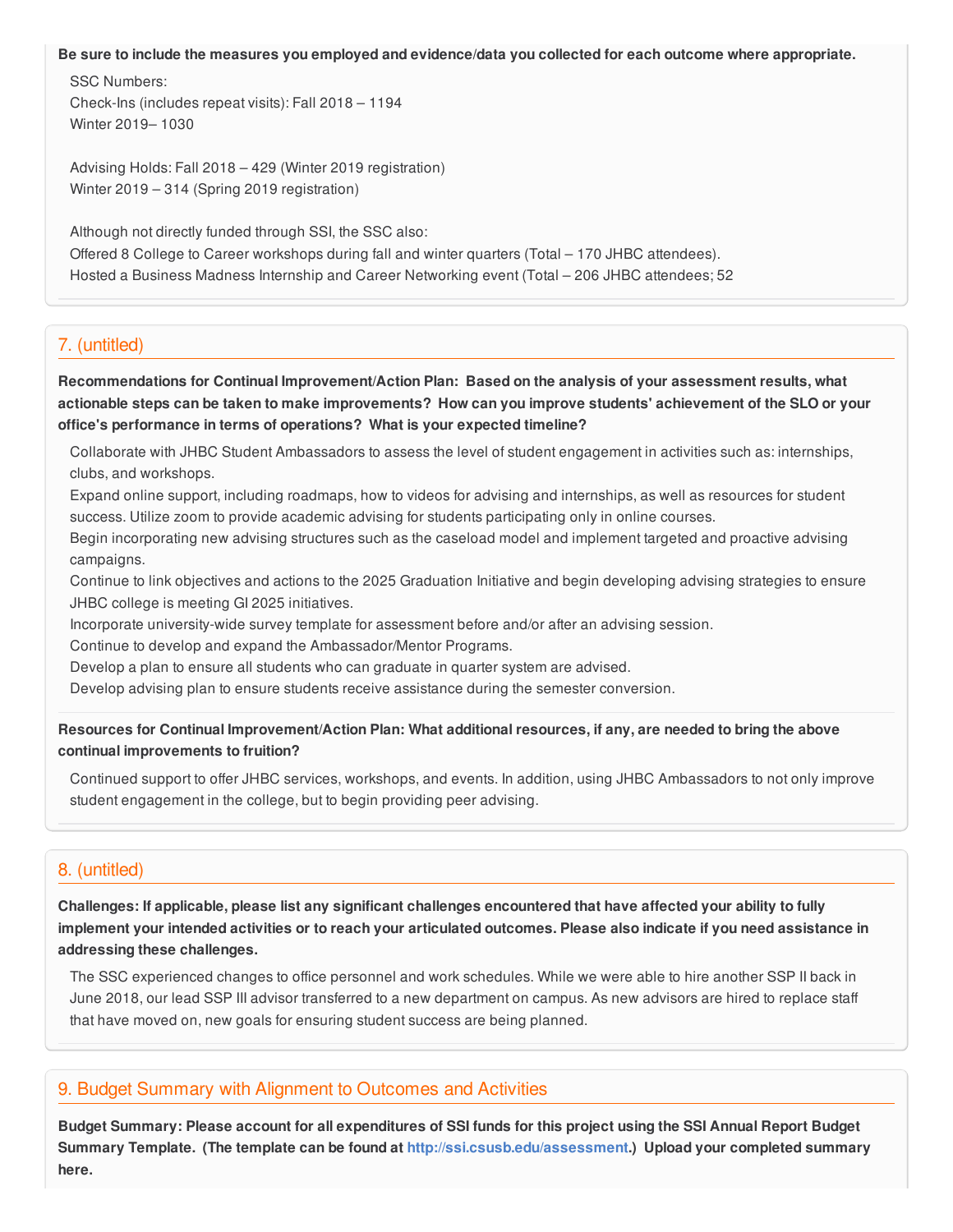### 10. (untitled)

Check-in/Usage Report: Please upload any check-in or usage data you have for students who have engaged with your project/program since July 1 through the end of winter quarter. Uploads should be in Excel and include, at minimum, **students' CoyoteIDs; password-protected SPSS files may be submitted via email to Institutional\_Research@csusb.edu.** Additional information such as date(s) of visit(s)/interaction(s) and students' names would also be helpful. (The Office of Institutional Research is working to establish an overall assessment of SSI; to do this, we need your help in collecting and **sharing students' engagement with and usage of SSI-funded projects and programs.)**

JHBC Student check ins from Fall 2018 to February 2019.xlsx

## 11. Thank You!

#### **New Send Email**

Apr 16, 2019 01:05:04 Success: Email Sent to: yni@csusb.edu ,mdomingo@csusb.edu